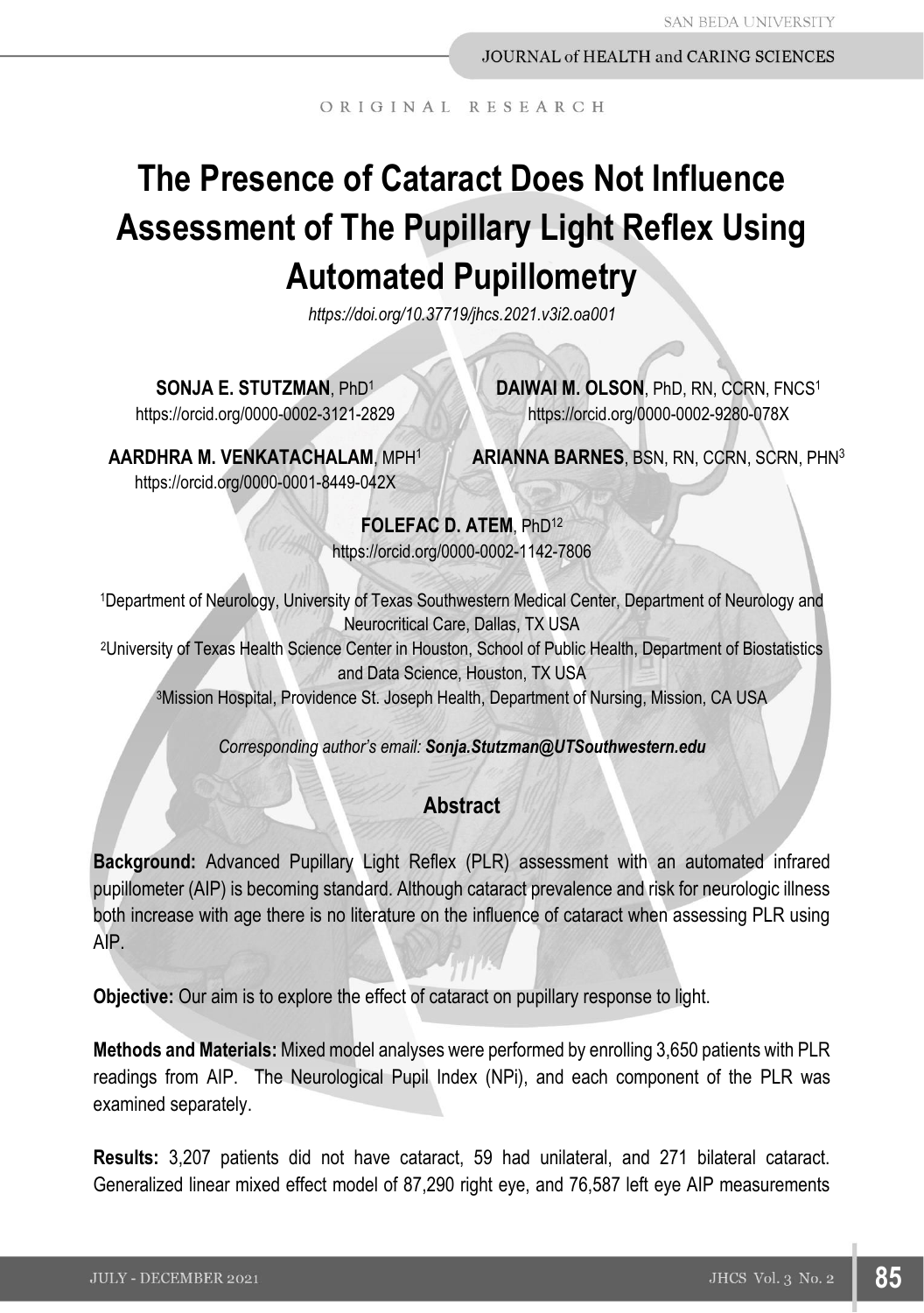found no effect of cataract on any PLR measures: NPi (p=0.221 and p=0.655); latency (p=0.483 and  $p=0.865$ ); initial pupil size ( $p=0.661$  and  $0.712$ ); minimum pupil size ( $p=0.708$  and  $p=0.720$ ); constriction velocity (p=0.646 and 0.347); nor dilation velocity (p=0.716 and 0.194) for the right and left eye groups respectively. Paired t-test found no difference in NPi (p=0.146). Among those with unilateral cataract (n=59).

**Conclusion:** The presence of cataract does not alter the PLR findings assessed with a pupillometer.

*Keywords: Cataract, Pupil, Pupillary light reflex, Automated Pupillometer, Neurological Pupillary Index, Assessment*

## **Introduction**

eurologic disorders are the leading cause of global disability adjusted life years.[(GBD 2015 Neurological Disorders Collaborator Group, 2017)] Neurologic assessment relies on multiple parameters, including a reliable assessment of the PLR which is a biomarker of injury.[(Aoun et al., 2019; Mader et al., 2020; Ortega-Perez et al., 2019)] As clinicians more towards increased specialization there is a need for multimodal neurologic monitoring.[(Kim et al., 2019; Olson & Ortega-Perez, 2018; Vespa et al., 2020)] Unfortunately, the subjective assessment of the PLR by human evaluation is unreliable.[(Olson et al., 2016)] However, hand-held AIP can reliably assess PLR when used by various types of healthcare personnel.[(Zhao et al., 2016) (Couret et al., 2016; Park et al., 2015)] Modern AIP quantifies elements of the PLR including pupil size at baseline, size when fully constricted, the percent change in size, the latency between light stimulus and initial constriction, the constriction velocity (CV), and the dilation velocity (DV).[(Lussier, Stutzman, et al., 2019)] The most commonly available commercial device provides a derived parameter called the Neurological Pupil index™ (NPi™), which is a proprietary summary score that includes all PLR indices.[(Lussier, Olson, et al., 2019)] N

It is already established that eye color does not affect the PLR assessed with AIP.(Al-Obaidi et al., 2019) However, cataract, which is cloudiness in the eye lens of the, is a significant cause of blindness. Its prevalence is higher in individuals with advanced age, with more than half of all Americans age 80 or older either have cataracts or have had surgery to remove cataracts. In a review of eight United States (US) studies published between 1992 and 2013, the overall cataract prevalence ranges from 2.8% to 29.5%. [(Dougherty et al.)] Another study recorded a 43.6% ten-year cumulative incidence among participants aged 55-80 years.[(Koo et al., 2013)]

Although the robustness of the AIP measures have been explored under a variety of conditions and diagnoses most studies, to date, have excluded patients with cataract.[(Jahns et al., 2019; Riker et al., 2019; Shoyombo et al., 2018; Tamura et al., 2020)] Various patient factors and bedside conditions can affect PLR measurements, for example, the rate of change of pupil diameter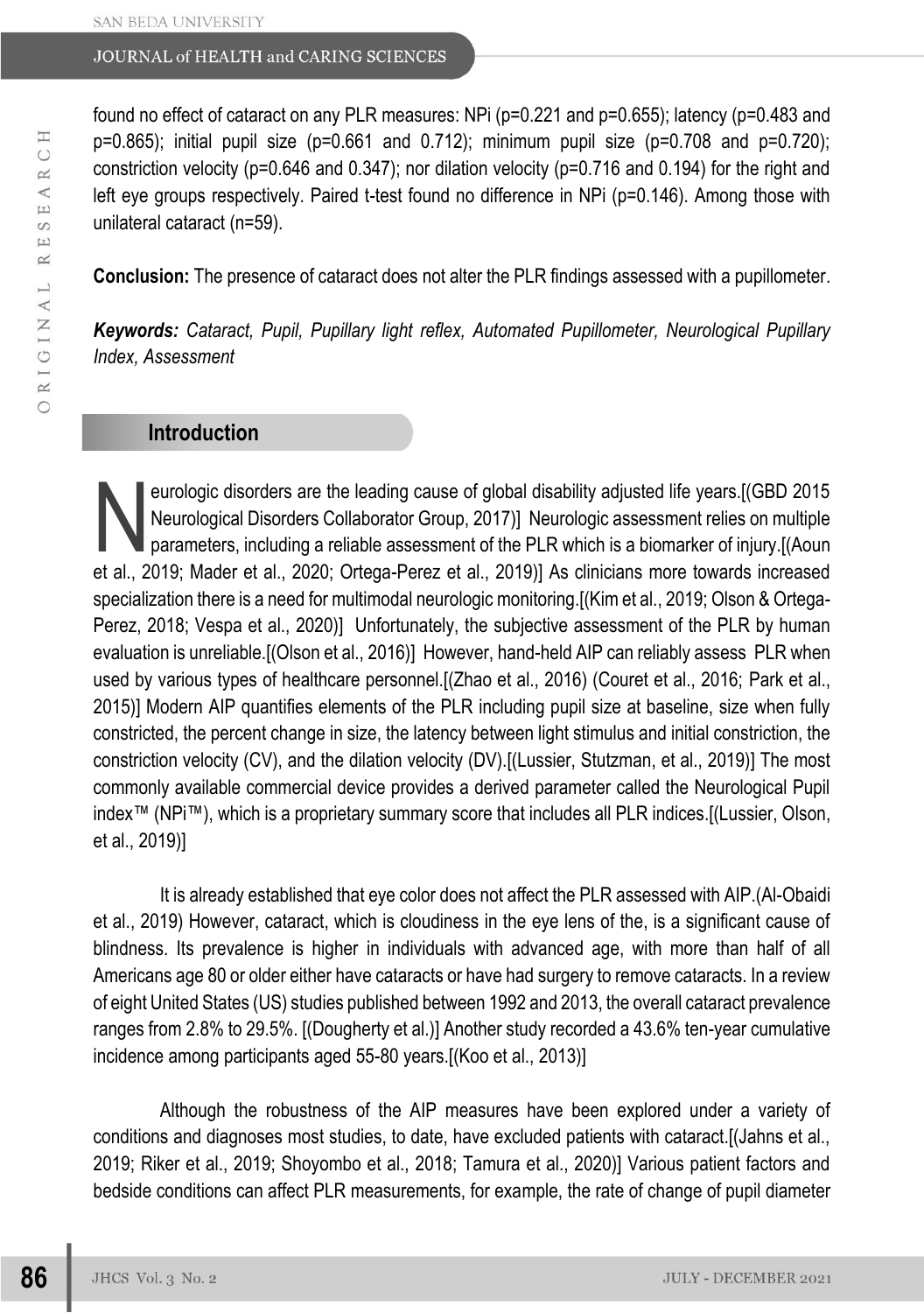is inversely related to age, and the pupillary reaction is affected by the luminance level. [(Winn et al., 1994)] However, pupil size is independent of gender, refractive error, or iris color.[(Winn et al., 1994)] Other factors that can affect the PLR include: the robustness of circadian rhythm [(Bonmati-Carrion et al., 2016)], classical conditioning [(Kakigi, 1964)], anxiety [(Nagai et al., 2002)], and depression[(Bär et al., 2004)]. Certain medications such as narcotics, psychotropics, and anesthetic drugs have an effect on pupillary function.[(Knaggs et al., 2004), (Larson et al., 1993)] Ascertaining the proportional distribution of significant demographic and clinical characteristics in the comparison groups based on patient cataract status is relevant to study, as it could affect the subsequent outcome of patients.[(Song et al., 2014)]

## **Materials and Methods**

The main objective of this retrospective cohort analysis was to evaluate the effect of cataract on PLR assessed by AIP in a hospital setting. Participants were selected from the Institutional Review Board approved END-PANIC registry (NCT02804438), a multisite prospective registry that includes AIP and associated clinical data on over 5,000 patients and over 89,000 AIP readings.[(Olson et al., 2017)] Subjects were considered eligible if they had at least one pupillometer reading using the NPi-200 (NeurOptics, Inc.), demographic data (age, gender, race), and documentation of the presence or absence of cataracts. Additional variables extracted from the registry for this analysis include: admission diagnosis, admission Glasgow Coma Scale (GCS) score, and concurrent use of narcotics, diprovan, or barbiturate during hospitalization. The laterality of cataract was analyzed using a deidentified patient identification number. Admission GCS trichotomized as: mild (13-15), moderate (9- 12), or severe (3-8). Primary neurologic diagnoses of patients were broadly grouped depending on the pathologic causes as vascular (e.g., aneurysms), traumatic, tumor or space-occupying lesions, ischemic (e.g., cerebrovascular accident), and those grouped as others which are not included on the categories mentioned above.

Descriptive and inferential statistics were performed using SAS v 9.4 (SAS Institute, Cary NC, USA). Statistical significance was defined as a p-value <0.05. Age was analyzed as a continuous variable; gender was analyzed as a binary predictor with two levels using females as reference. Race was analyzed as a categorical predictor with three levels: Caucasian, African American, and Other using Caucasian as reference. The GCS was analyzed as a categorical predictor with three levels using the mild group set as reference. The PLR measures of: pupil size, pupillary latency, CV, DV, and NPi were all analyzed as continuous variables. Two proportion Z-tests were performed to compare the distribution of categorical and binary variables between patients with and without cataract. To reduce multicollinearity, separate analyses were performed in the right and left eye. Two independent sample t-tests were used to compare the average ages, NPi, size, percent change, latency, CV, and DV between patients with cataract and without cataract, and the 95% confidence intervals were computed. Binary variables, which include sex and in-hospital medication use (narcotics, propofol, and barbiturate), distribution according to cataract status, were statistically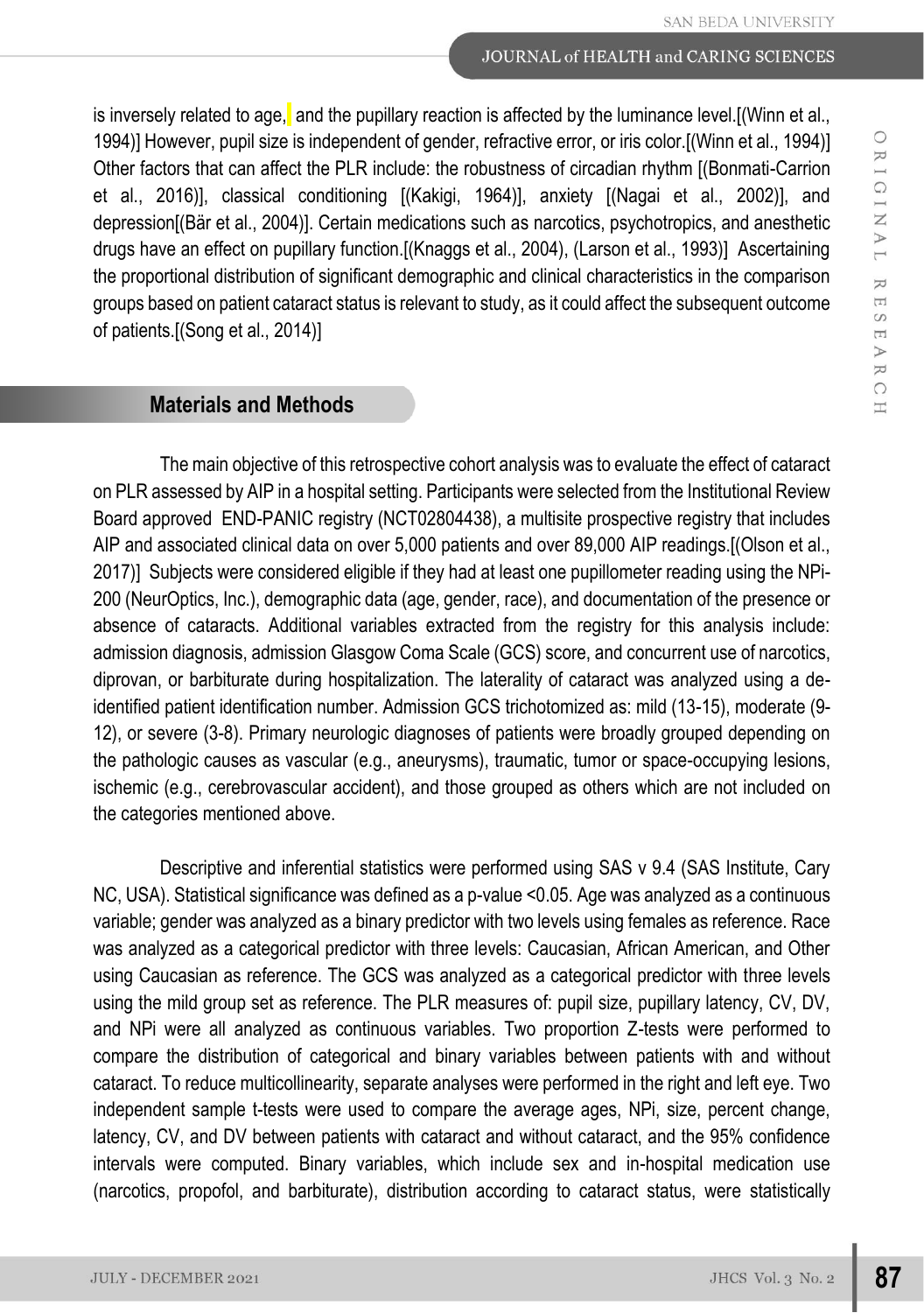analyzed by using Z-statistic for comparing proportions. Finally, generalized linear mixed models were employed to understand the relationship between the presence of cataract on the various pupillometry variables. Each of the models adjusted for age, sex, race, GCS levels, and the use of narcotics, diprovan, and barbiturates. The generalized mixed model is vital because the model will efficiently use the longitudinal data, and will accommodate attrition that is ignorable (essentially, missing at random (MAR)).[(Cao & Mukhopadhyay, 2020; Daniels & Hogan, 2008)]

### **Results**

The analysis included 3,650 patients. Table 1 summarizes baseline characteristics as separately analyzed for right and left eyes. The majority of participants were Caucasian (77.7%) and female (51.1%). The proportion of Caucasians was statistically different for those with cataract in the left eye and those without (82.5% vs 77.3%; p=0.043 respectively); and the proportion of patients with severe brain injury with and without cataract in the left eye is (4.3% vs 2.6%, p=0.026 respectively). The mean (sd) age of patients with cataract in the right eye was 56.2 (17.3), and for those without was  $71.9$  (11.9; p <0.001). Similarly, the mean age of those with cataract in the left eye was 72.1 (11.7), and for those without was 56.2 (17.3; p <0.001). Of these, 304 had a cataract in the right eye, and 297 had a cataract in the left eye, and 3,235 were without cataract (bilateral cataract was present in 271 patients).

|                                    |                        | <b>Right Eye</b> |                       |         | Left Eye        |                       |         |  |
|------------------------------------|------------------------|------------------|-----------------------|---------|-----------------|-----------------------|---------|--|
|                                    |                        | <b>Cataract</b>  | No<br><b>Cataract</b> | p-value | <b>Cataract</b> | No<br><b>Cataract</b> | p-value |  |
| Age (years)                        |                        | 56.19            | 71.9441               | < 0.001 | 56.22           | 72.11                 | $0.001$ |  |
|                                    | Female                 | 163 (53.6)       | 1650 (51)             | 0.386   | 159 (53.5)      | 1655 (51)             | 0.418   |  |
| Sex                                | Male                   | 141 (46.4)       | 1584 (49)             |         | 138 (46.5)      | 1585 (49)             |         |  |
|                                    | Caucasians             | 240 (81.4)       | 2416 (77.4)           | 0.117   | 240 (82.5)      | 2416 (77.3)           | 0.043   |  |
| Race                               | African<br>American    | 35(11.9)         | 433 (13.9)            | 0.338   | 32(11)          | 435 (13.9)            | 0.165   |  |
|                                    | Asians                 | 9(3.1)           | 102(3.3)              | 0.841   | 10(3.4)         | 101(3.2)              | 0.851   |  |
|                                    | Others                 | 11(3.7)          | 171(5.5)              | 0.201   | 9(3.1)          | 173(5.5)              | 0.076   |  |
| Glasgow<br>Coma<br>Score           | 13-15 (mild)           | 224 (74.2)       | 2274 (70.5)           | 0.183   | 220 (74.6)      | 2278 (70.5)           | 0.143   |  |
|                                    | $9 - 12$<br>(moderate) | 38 (12.6)        | 396 (12.3)            | 0.879   | 39 (13.2)       | 394 (12.2)            | 0.609   |  |
|                                    | $3-8$ (severe)         | 40 (13.2)        | 554 (17.2)            | 0.08    | 36 (12.2)       | 558 (17.3)            | 0.026   |  |
| Primary<br>Neurologic<br>Diagnosis | Vascular               | 71 (23.5)        | 806 (25)              | 0.555   | 66 (22.4)       | 811 (25.2)            | 0.29    |  |
|                                    | Traumatic              | 8(2.6)           | 117(3.6)              | 0.376   | 10(3.4)         | 115(3.6)              | 0.875   |  |
|                                    | Tumor                  | 79 (26.2)        | 830 (25.8)            | 0.889   | 82 (27.8)       | 827 (25.7)            | 0.42    |  |

**Table 1.** Distribution of study subjects according to demographic and clinical variables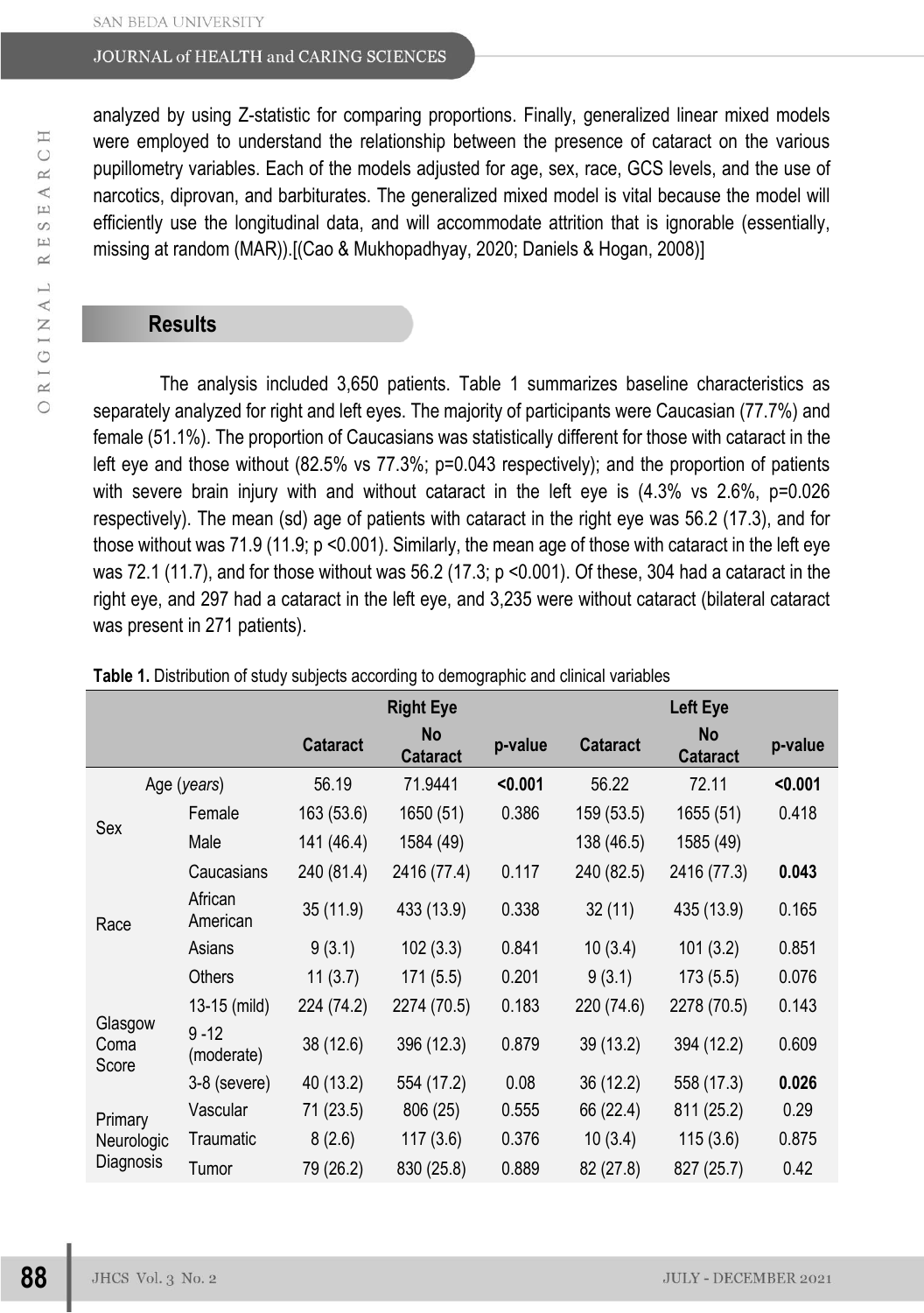|          | <b>Right Eye</b>                                |            |                            | Left Eye  |                              |         |
|----------|-------------------------------------------------|------------|----------------------------|-----------|------------------------------|---------|
|          | <b>No</b><br><b>Cataract</b><br><b>Cataract</b> |            | <b>Cataract</b><br>p-value |           | <b>No</b><br><b>Cataract</b> | p-value |
| Ischemic | 55 (18.2)                                       | 584 (18.1) | 0.978                      | 54 (18.3) | 584 (18.1)                   | 0.935   |
| Other    | 89 (29.5)                                       | 881 (27.4) | 0.436                      | 83(28.1)  | 887 (27.5)                   | 0.819   |

*Except age, which is shown in years, all values show n (%); statistically significant results indicated by bold font* 

Separate analyses were performed for the right and left eye. In the study cohort, 9.0% of females and 8.2% of male patients had a right eye cataract, 8.7% of females and 8.0% of males had a left eye cataract, and among all study participants, 4.1% of females and 3.5% of males had bilateral cataract. The 3,650 patients had 87,290 right eye and 76,587 left eye AIP measurements performed during their hospital stay. There were no univariate differences in any of the AIP measures (NPi, size, change in size, CV, DV, and latency) when compared with or without cataract for each eye (Table 2).

|                                  |              | <b>Right Eye</b> |                              |         | Left Eye        |                       |         |
|----------------------------------|--------------|------------------|------------------------------|---------|-----------------|-----------------------|---------|
| <b>Pupillometry</b><br>variables | <b>Units</b> | Cataract         | <b>No</b><br><b>Cataract</b> | p-value | <b>Cataract</b> | No<br><b>Cataract</b> | p-value |
| <b>NPi</b>                       | n/a          | 4.162            | 4.130                        | 0.830   | 4.11            | 3.96                  | 0.66    |
| <b>Initial Size</b>              | mm           | 3.122            | 3.653                        | 0.007   | 3.199           | 3.605                 | 0.039   |
| Minimum Size                     | mm           | 2.395            | 2.586                        | 0.116   | 2.467           | 2.557                 | 0.457   |
| Percent change                   | $\%$         | 22.297           | 27.213                       | 0.006   | 21.600          | 26.992                | 0.004   |
| Constriction<br>Velocity         | mm/sec       | 1.339            | 1.879                        | 0.001   | 1.273           | 1.873                 | < 0.001 |
| <b>Dilation Velocity</b>         | mm/sec       | 0.616            | 0.816                        | 0.006   | 0.547           | 0.814                 | < 0.001 |
| Latency                          | sec          | 0.26             | 0.26                         | 0.48    | 0.26            | 0.26                  | 0.87    |

**Table 2.** Comparison of mean PLR values of the right and left eye with and without cataract using t-test

Furthermore, statistical inference based on a generalized linear mixed effect model analysis (Table 3) found no significance of cataract (right eye and left eye) with respect to NPi (p=0.221 and  $p=0.655$ ), PLR latency ( $p=0.483$  and  $p=0.865$ ), initial pupil size ( $p=0.661$  and 0.712), minimum size (p=0.708 and p=0.720), CV(p=0.646 and 0.347), or DV (p=0.716 and 0.194) for the right and left eye groups respectively. Among the 59 patients who had only a unilateral cataract, the paired t-test found no significant difference comparing the NPi of the left and right eye ( $\mu$ = 3.921 vs 4.143, respectively, p=0.146).

**Table 3.** Fixed effect estimates of cataract and p-value of the generalized mixed linear model for pupillometer measurement parameters

| <b>Pupillometry</b><br>variables | <b>Right Eye</b> |         | Left Eye        |         |  |
|----------------------------------|------------------|---------|-----------------|---------|--|
|                                  | Estimates (s.e)  | p-value | Estimates (s.e) | p-value |  |
| <b>NPi</b>                       | 0.103(0.084)     | 0.221   | 0.040(0.085)    | 0.655   |  |
| <b>Initial Size</b>              | 0.037(0.84)      | 0.661   | $-0.031(0.084)$ | 0.712   |  |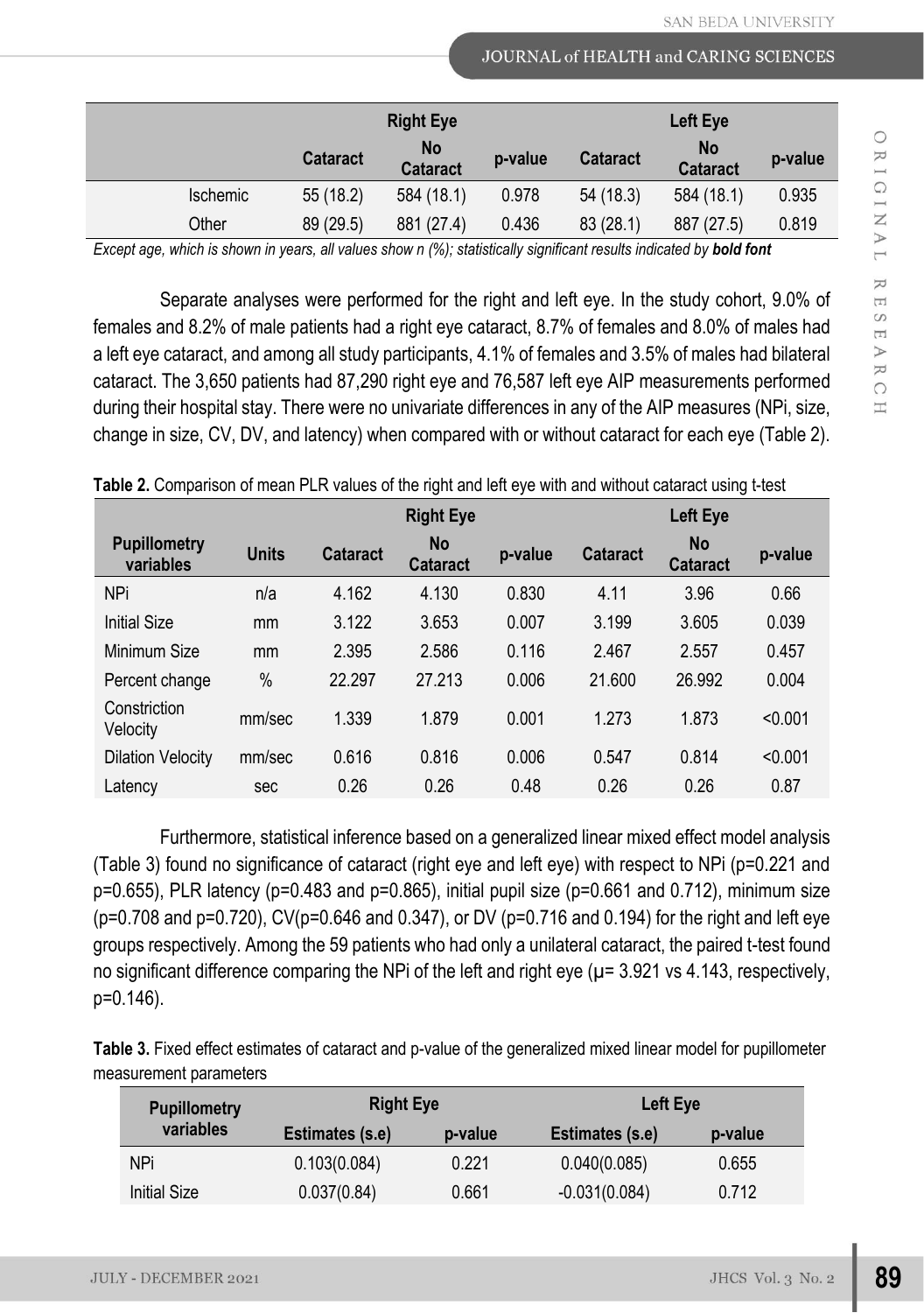| <b>Pupillometry</b>      | <b>Right Eye</b> |         | Left Eye               |         |  |
|--------------------------|------------------|---------|------------------------|---------|--|
| variables                | Estimates (s.e)  | p-value | <b>Estimates (s.e)</b> | p-value |  |
| Minimum Size             | 0.022(0.058)     | 0.708   | 0.022(0.061)           | 0.72    |  |
| Percent change           | 0.452(0.788)     | 0.566   | $-0.657(0.806)$        | 0.415   |  |
| Constriction<br>Velocity | 0.03(0.065)      | 0.646   | $-0.063(0.067)$        | 0.347   |  |
| <b>Dilation Velocity</b> | 0.011(0.029)     | 0.716   | $-0.039(0.03)$         | 0.194   |  |
| Latency                  | $-0.003(0.004)$  | 0.483   | 0.001(0.004)           | 0.865   |  |

## **Discussion**

This study demonstrates that no significant association exists between the presence of cataract and any of the PLR parameters measured by AIP. Age-related cataract is caused by the progressive opacification of the lens of the eye.[(Gali et al., 2019)] The lens of the eye anatomically lies just behind the pupillary opening. The luminance reaching the retina is believed to diminish with cataract and potentially affect the strength of afferent stimulus in the light reflex pathway and alter how the pupil behaves in reaction to light stimulus. Neural reflex latency is presumed to be influenced by the length and conductivity of the nerve fibers and synapses involved in reflex pathways.[(Sadeghi et al., 2004; Stanley, 1981)] Because cataract is not believed to affect these neural factors, it makes sense that pupillary reflex latency was not associated with cataract, and no delay of pupillary contraction to the light stimulus was observed.

During the eye examination procedure, the initial pupillary size measurement is taken before the eye is subjected to a light stimulus emitted from the pupillometer device. The initial pupillary size was not affected by cataract at baseline nor following constriction. The finding suggests that the resting pupillary sphincter tone is similar despite the presence of cataract on ambient light conditions where the examinations are performed in neurocritical patient care.[(Steinhauer et al., 2004)] The minimum pupillary size measured during the light reflex physiologically indicates the smallest pupillary diameter that the constrictor muscles attain during maximum contraction. Lens opacification did not alter the pupillary size under normal luminance levels in hospital settings.[(Tsujimura et al., 2010)] Similarly, the percent change in pupil size, which conveys the amplitude of pupillary contraction undergone in reaction to the light stimulus was not affected by the presence of cataract. These two aspects of pupillary constriction were not associated with the presence of cataracts.

Neither changes in CV, nor changes in DV were related to the presence of cataract. It is difficult to determine what distinct mechanisms are involved that determine the dynamics of pupillary sphincter muscle contraction and relaxation in the presence of cataract.[(Heller et al., 1990)] Although a study in a small number of healthy subjects showed that the intensity of light stimulus affects constriction and dilatation rates,[(Ellis, 1981)] the circular constrictor muscle, as well as the radial dilator muscle functional dynamics as measured by CV and DV in this study, were found to have no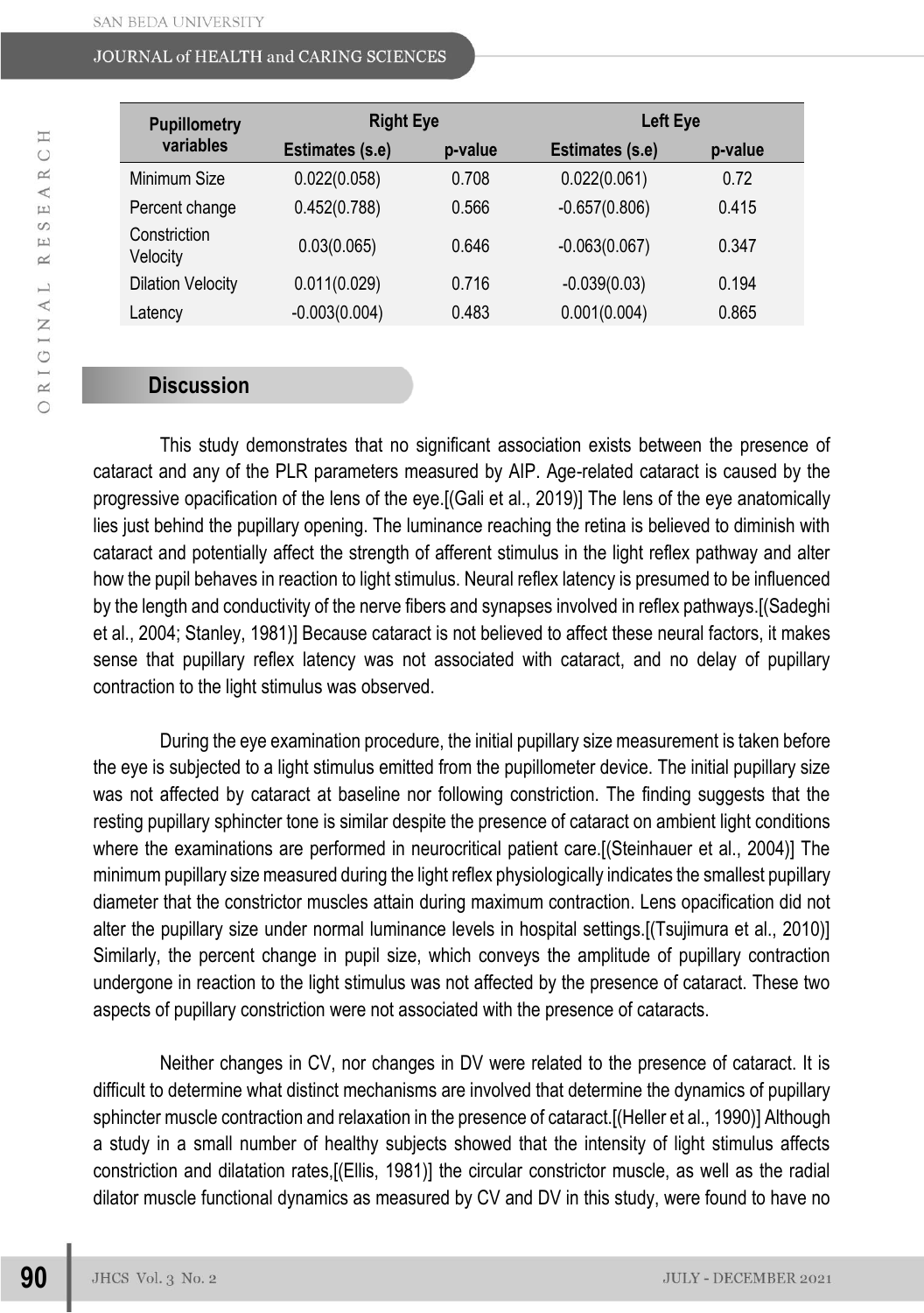significant difference based on the cataract status of the eye.[(Song et al., 2014)]

The specialty of neurointensive care is expanding, and the need to understand the benefits and limitation of advanced monitoring is inherent. [(Jo et al., 2020)] The study has a large sample size. Relevant patient-related demographic and clinical factors were controlled in the generalized mixed model regression analysis. The use of AIP devices has made the study possible by allowing precise measurements of the PLR in real time for a light stimulus. As the PLR measurements in the study were done in routine hospital settings, the results generated from this study would reflect the findings in an everyday clinical practice setting and make it more relevant for patient care.

#### **Limitations**

The primary limitation is that the data were accessed from a registry. The AIP data were prospectively collected through automated download, however patient data such as gender, age, and presence of cataract were abstracted from the electronic medical record. Data collection could not actively be monitored for quality control at the patient level. History of cataract status was most often documented by nurses on admission and collected from a patient self-report. Individuals had a varying number of pupillometry measurements performed as directed by the clinical condition of the patients. Besides, only one-time GCS assessment records and binary medication administration were used. Determining the effect of controlling for single level variables obtained on admission in the face of multiple pupillometry tests and how it influenced the analytic results with certainty is difficult.

## **Conclusion**

The presence of cataracts does not independently affect PLR readings obtained with AIP. We found that a significant proportion (9.3%) of hospital patients with a neurologic diagnosis have a concomitant cataract. The large sample size used, and the consistent results from generalized mixed model regression analysis for the right and left eyes support that PLR readings from patients with cataract may be interpreted in a similar fashion to other PLR assessments. These findings extend the utility of AIP to assess the PLR both clinically and as a research variable. Future research investigating PLR should not exclude AIP readings simply based on the presence of cataracts.

# **Conflict of Interest**

Dr. Olson is the Editor for the Journal of Neuroscience Nursing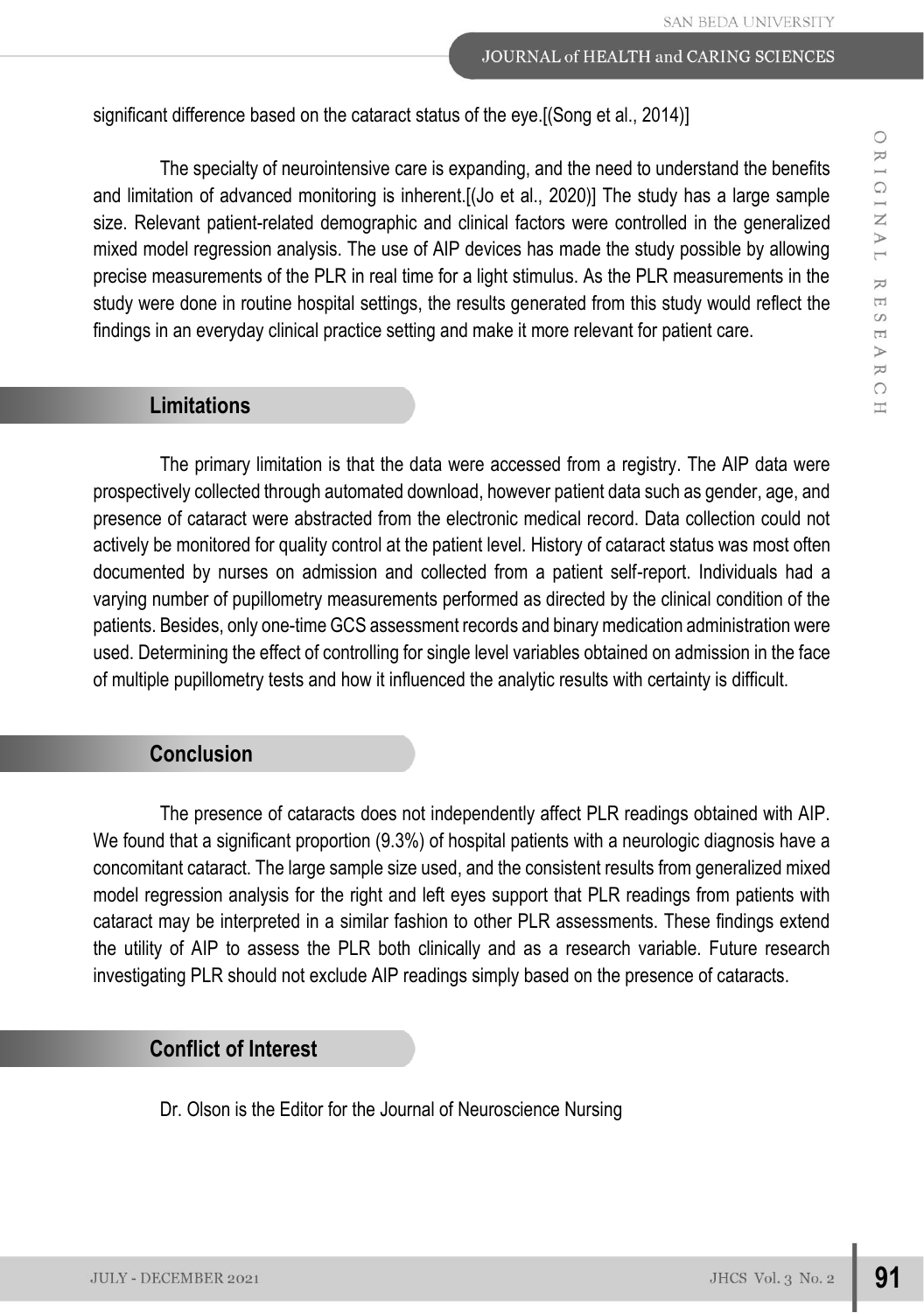All authors have read and approved the manuscript which is submitted only to this journal.

# **Funding**

NeurOptics Inc. provides funding to the institution for conducting this research.

# **References**

- Al-Obaidi, S., Atem, F., Stutzman, S. E., Aiyagari, V., & Olson, D. M. (2019). Investigating the association between eye colour and the Neurological Pupil index. *Aust Crit Care*. https://doi.org/10.1016/j.aucc.2019.10.001
- Aoun, S. G., Stutzman, S., Vo, P. N., El Ahmadieh, T. Y., Osman, M., Neeley, O. J., Plitt, A. R., Caruso, D. M., Aiyagari, V., Atem, F., Welch, B., White, A., Batjer, H., & Olson, D. M. (2019). Detection of delayed cerebral ischemia using objective pupillometry in patients with aneurysmal subarachnoid hemorrhage. *Journal of Neurosurgery*, 1. https://doi.org/10.3171/2018.9.Jns181928
- Bär, K.-J., Greiner, W., Jochum, T., Friedrich, M., Wagner, G., & Sauer, H. (2004). The influence of major depression and its treatment on heart rate variability and pupillary light reflex parameters. *Journal of affective disorders*, *82*(2), 245-252.
- Bonmati-Carrion, M. A., Hild, K., Isherwood, C., Sweeney, S. J., Revell, V. L., Skene, D. J., Rol, M. A., & Madrid, J. A. (2016). Relationship between human pupillary light reflex and circadian system status. *PLoS One*, *11*(9).
- Cao, Y., & Mukhopadhyay, N. D. (2020). Statistical Modeling of Longitudinal Data with Non-Ignorable Non-Monotone Missingness with Semiparametric Bayesian and Machine Learning Components. *Sankhya B*, 1-18.
- Al-Obaidi, S., Atem, F., Stutzman, S. E., Aiyagari, V., & Olson, D. M. (2019). Investigating the association between eye colour and the Neurological Pupil index. *Aust Crit Care*. https://doi.org/10.1016/j.aucc.2019.10.001
- Aoun, S. G., Stutzman, S., Vo, P. N., El Ahmadieh, T. Y., Osman, M., Neeley, O. J., Plitt, A. R., Caruso, D. M., Aiyagari, V., Atem, F., Welch, B., White, A., Batjer, H., & Olson, D. M. (2019). Detection of delayed cerebral ischemia using objective pupillometry in patients with aneurysmal subarachnoid hemorrhage. *Journal of Neurosurgery*, 1. https://doi.org/10.3171/2018.9.Jns181928
- Bär, K.-J., Greiner, W., Jochum, T., Friedrich, M., Wagner, G., & Sauer, H. (2004). The influence of major depression and its treatment on heart rate variability and pupillary light reflex parameters. *Journal of affective disorders*, *82*(2), 245-252.
- Bonmati-Carrion, M. A., Hild, K., Isherwood, C., Sweeney, S. J., Revell, V. L., Skene, D. J., Rol, M. A., & Madrid, J. A. (2016). Relationship between human pupillary light reflex and circadian system status. *PLoS One*, *11*(9).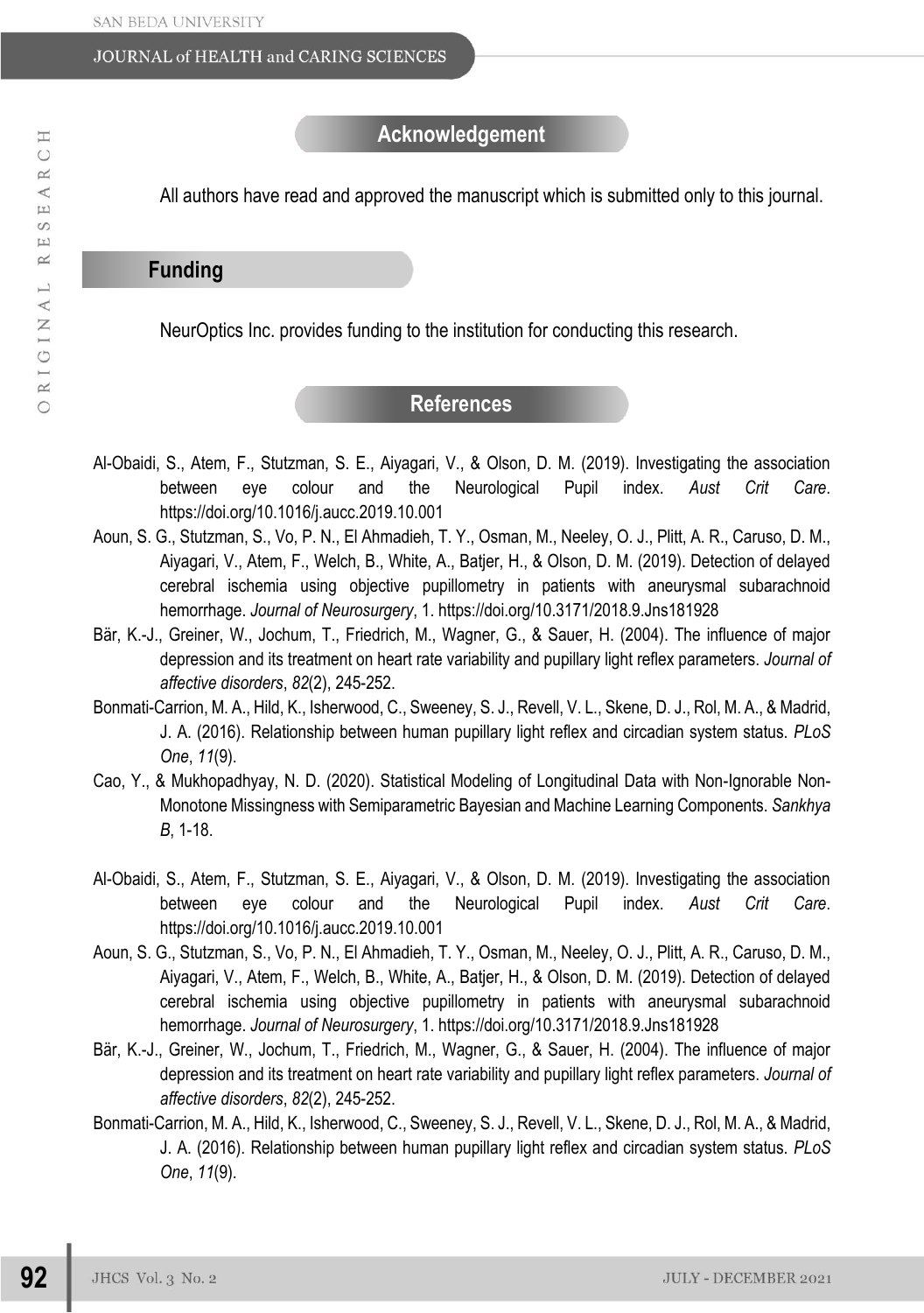- Cao, Y., & Mukhopadhyay, N. D. (2020). Statistical Modeling of Longitudinal Data with Non-Ignorable Non-Monotone Missingness with Semiparametric Bayesian and Machine Learning Components. *Sankhya B*, 1-18.
- Couret, D., Boumaza, D., Grisotto, C., Triglia, T., Pellegrini, L., Ocquidant, P., Bruder, N. J., & Velly, L. J. (2016). Reliability of standard pupillometry practice in neurocritical care: an observational, double-blinded study. *Critical care (London, England)*, *20*, 99-99. https://doi.org/10.1186/s13054-016-1239-z
- Daniels, M. J., & Hogan, J. W. (2008). *Missing data in longitudinal studies: Strategies for Bayesian modeling and sensitivity analysis*. CRC Press.
- Dougherty, M., Wittenborn, J., Phillips, E., & Swenor, B. Published Examination-based Prevalence of Major Eye Disorders.
- Ellis, C. (1981). The pupillary light reflex in normal subjects. *British Journal of Ophthalmology*, *65*(11), 754-759.
- Gali, H. E., Sella, R., & Afshari, N. A. (2019). Cataract grading systems: a review of past and present. *Curr Opin Ophthalmol*, *30*(1), 13-18. https://doi.org/10.1097/icu.0000000000000542
- GBD 2015 Neurological Disorders Collaborator Group. (2017). Global, regional, and national burden of neurological disorders during 1990-2015: a systematic analysis for the Global Burden of Disease Study 2015. *Lancet Neurol*, *16*(11), 877-897. https://doi.org/10.1016/s1474-4422(17)30299-5
- Heller, P. H., Perry, F., Jewett, D., & Levine, J. (1990). Autonomic components of the human pupillary light reflex. *Investigative ophthalmology & visual science*, *31*(1), 156-162.
- Jahns, F. P., Miroz, J. P., Messerer, M., Daniel, R. T., Taccone, F. S., Eckert, P., & Oddo, M. (2019). Quantitative pupillometry for the monitoring of intracranial hypertension in patients with severe traumatic brain injury. *Crit Care*, *23*(1), 155. https://doi.org/10.1186/s13054-019-2436-3
- Jo, K. W., Kim, H., Yoo, D. S., Hyun, D. K., Cheong, J. H., Park, H. K., Park, B. J., Cho, B. M., Kim, Y. W., Kim, T. H., Han, I., Lee, S. W., & Kwon, T. H. (2020). Current Status of Neurosurgical and Neurointensive Care Units in Korea : A Brief Report on Nationwide Survey Results. *J Korean Neurosurg Soc*, *63*(4), 519-531. https://doi.org/10.3340/jkns.2020.0026
- Kakigi, S. (1964). Classical conditioning of human pupillary constriction. *Japanese Psychological Research*, *6*(4), 155-162.
- Kim, J. S., Jeong, S. W., Ahn, H. J., Hwang, H. J., Kyoung, K. H., Kwon, S. C., & Kim, M. S. (2019). Effects of Trauma Center Establishment on the Clinical Characteristics and Outcomes of Patients with Traumatic Brain Injury : A Retrospective Analysis from a Single Trauma Center in Korea. *J Korean Neurosurg Soc*, *62*(2), 232-242. https://doi.org/10.3340/jkns.2018.0037
- Knaggs, R. D., Crighton, I. M., Cobby, T. F., Fletcher, A. J., & Hobbs, G. J. (2004). The pupillary effects of intravenous morphine, codeine, and tramadol in volunteers. *Anesthesia & Analgesia*, *99*(1), 108-112.
- Koo, E., Chang, J. R., Agrón, E., Clemons, T. E., Sperduto, R. D., Ferris, F. L., 3rd, & Chew, E. Y. (2013). Tenyear incidence rates of age-related cataract in the Age-Related Eye Disease Study (AREDS): AREDS report no. 33. *Ophthalmic Epidemiol*, *20*(2), 71-81. https://doi.org/10.3109/09286586.2012.759598
- Larson, M. D., Sessler, D. I., Washington, D. E., Merrifield, B. R., Hynson, J. A., & McGuire, J. (1993). Pupillary response to noxious stimulation during isoflurane and propofol anesthesia. *Anesthesia & Analgesia*, *76*(5), 1072-1078.
- Lussier, B. L., Olson, D. M., & Aiyagari, V. (2019). Automated Pupillometry in Neurocritical Care: Research and Practice. *Curr Neurol Neurosci Rep*, *19*(10), 71. https://doi.org/10.1007/s11910-019-0994-z
- Lussier, B. L., Stutzman, S. E., Atem, F., Venkatachalam, A. M., Perera, A. C., Barnes, A., Aiyagari, V., & Olson, D. M. (2019). Distributions and Reference Ranges for Automated Pupillometer Values in Neurocritical Care Patients. *J Neurosci Nurs*, *51*(6), 335-340. https://doi.org/10.1097/jnn.0000000000000478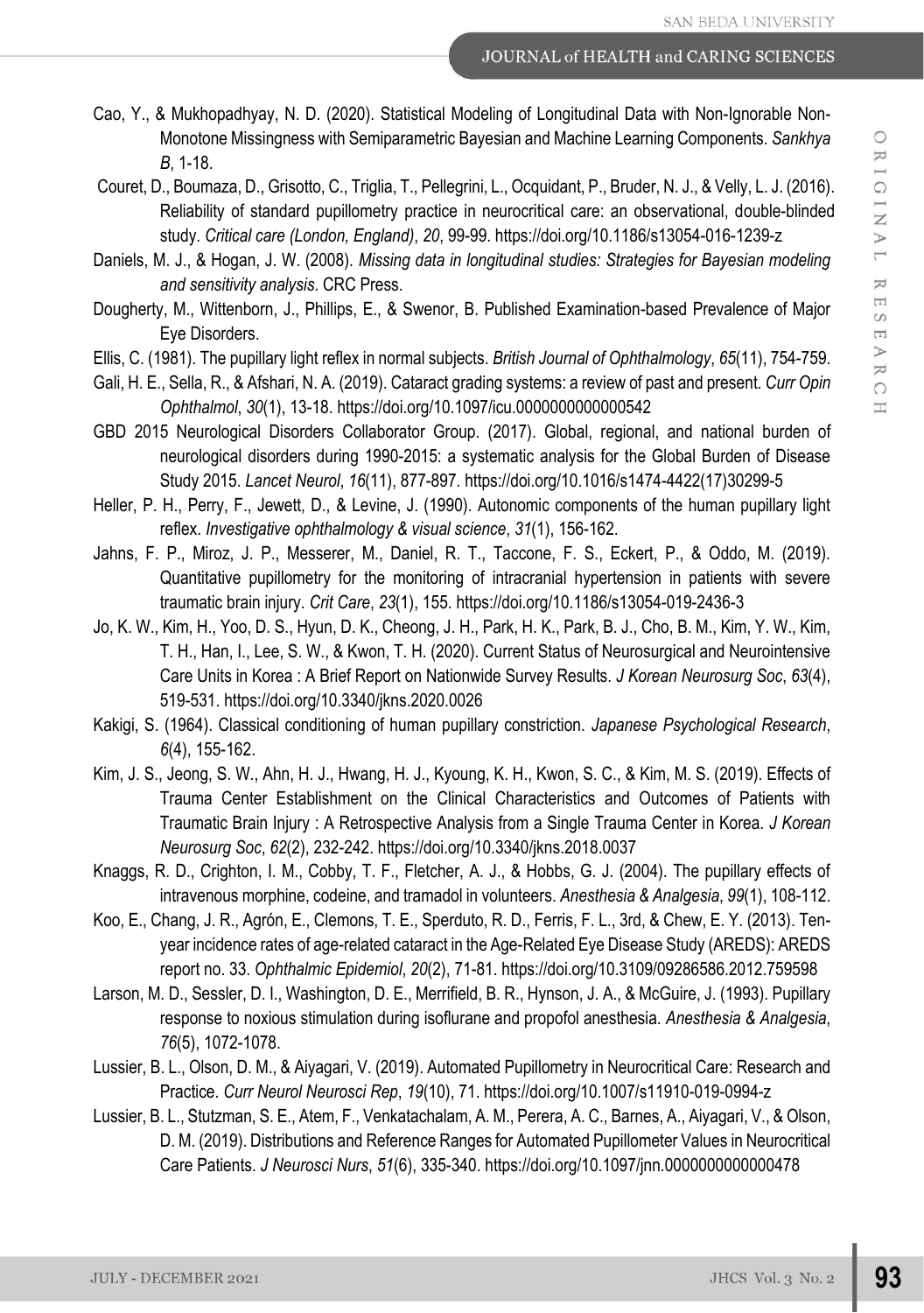- Mader, M. M., Piffko, A., Dengler, N. F., Ricklefs, F. L., Dührsen, L., Schmidt, N. O., Regelsberger, J., Westphal, M., Wolf, S., & Czorlich, P. (2020). Initial pupil status is a strong predictor for in-hospital mortality after aneurysmal subarachnoid hemorrhage. *Sci Rep*, *10*(1), 4764. https://doi.org/10.1038/s41598-020- 61513-1
- Nagai, M., Wada, M., & Sunaga, N. (2002). Trait anxiety affects the pupillary light reflex in college students. *Neuroscience letters*, *328*(1), 68-70.
- Olson, D. M., & Ortega-Perez, S. (2018). The Cue-Response Theory and Nursing Care of the Patient With Acquired Brain Injury. *J Neurosci Nurs*, *51*(1), 43-47. https://doi.org/10.1097/jnn.0000000000000426
- Olson, D. M., Stutzman, S., Saju, C., Wilson, M., Zhao, W., & Aiyagari, V. (2016). Interrater Reliability of Pupillary Assessments. *Neurocrit Care*, *24*(2), 251-257. https://doi.org/10.1007/s12028-015-0182-1
- Olson, D. M., Stutzman, S. E., Atem, F., Kincaide, J. D., Ho, T.-T., Carlisle, B. A., & Aiyagari, V. (2017). Establishing normative data for pupillometer assessment in neuroscience intensive care: The "END-PANIC" registry. *Journal of Neuroscience Nursing*, *49*(4), 251-254.
- Ortega-Perez, S., Shoyombo, I., Aiyagari, V., Atem, F., Hill, M., Stutzman, S. E., & Olson, D. M. (2019). Pupillary Light Reflex Variability as a Predictor of Clinical Outcomes in Subarachnoid Hemorrhage. *Journal of Neuroscience Nursing*, *51*(4), 171-175. https://doi.org/10.1097/jnn.0000000000000443
- Park, J. G., Moon, C. T., Park, D. S., & Song, S. W. (2015). Clinical utility of an automated pupillometer in patients with acute brain lesion. *Journal of Korean Neurosurgical Society*, *58*(4), 363.
- Riker, R. R., Sawyer, M. E., Fischman, V. G., May, T., Lord, C., Eldridge, A., & Seder, D. B. (2019). Neurological Pupil Index and Pupillary Light Reflex by Pupillometry Predict Outcome Early After Cardiac Arrest. *Neurocrit Care*. https://doi.org/10.1007/s12028-019-00717-4
- Sadeghi, S., Ghavanini, M., Ashraf, A., & Jafari, P. (2004). Effects of age and leg length upon central loop of the gastrocnemius-soleus H-reflex latency. *BMC neurology*, *4*, 11-11. https://doi.org/10.1186/1471- 2377-4-11
- Shoyombo, I., Aiyagari, V., Stutzman, S. E., Atem, F., Hill, M., Figueroa, S. A., Miller, C., Howard, A., & Olson, D. M. (2018). Understanding the Relationship Between the Neurologic Pupil Index and Constriction Velocity Values. *Sci Rep.*, *8*(1), 6992. https://doi.org/10.1038/s41598-018-25477-7
- Song, E., Sun, H., Xu, Y., Ma, Y., & Zhu, H. (2014). Age-related cataract. *Cataract Surgery and Subsequent Mortality: A Systematic Review and Meta*.
- Stanley, E. F. (1981). Sensory and motor nerve conduction velocities and the latency of the H reflex during growth of the rat. *Experimental neurology*, *71*(3), 497-506.
- Steinhauer, S. R., Siegle, G. J., Condray, R., & Pless, M. (2004). Sympathetic and parasympathetic innervation of pupillary dilation during sustained processing. *International journal of psychophysiology*, *52*(1), 77- 86.
- Tamura, T., Namiki, J., Sugawara, Y., Sekine, K., Yo, K., Kanaya, T., Yokobori, S., Abe, T., Yokota, H., & Sasaki, J. (2020). Early outcome prediction with quantitative pupillary response parameters after outof-hospital cardiac arrest: A multicenter prospective observational study. *PLoS One*, *15*(3), e0228224. https://doi.org/10.1371/journal.pone.0228224
- Tsujimura, S.-i., Ukai, K., Ohama, D., Nuruki, A., & Yunokuchi, K. (2010). Contribution of human melanopsin retinal ganglion cells to steady-state pupil responses. *Proceedings of the Royal Society B: Biological Sciences*, *277*(1693), 2485-2492.
- Vespa, P. M., Olson, D. M., John, S., Hobbs, K. S., Gururangan, K., Nie, K., Desai, M. J., Markert, M., Parvizi, J., Bleck, T. P., Hirsch, L. J., & Westover, M. B. (2020). Evaluating the Clinical Impact of Rapid Response Electroencephalography: The DECIDE Multicenter Prospective Observational Clinical Study. *Crit Care Med*. https://doi.org/10.1097/ccm.0000000000004428